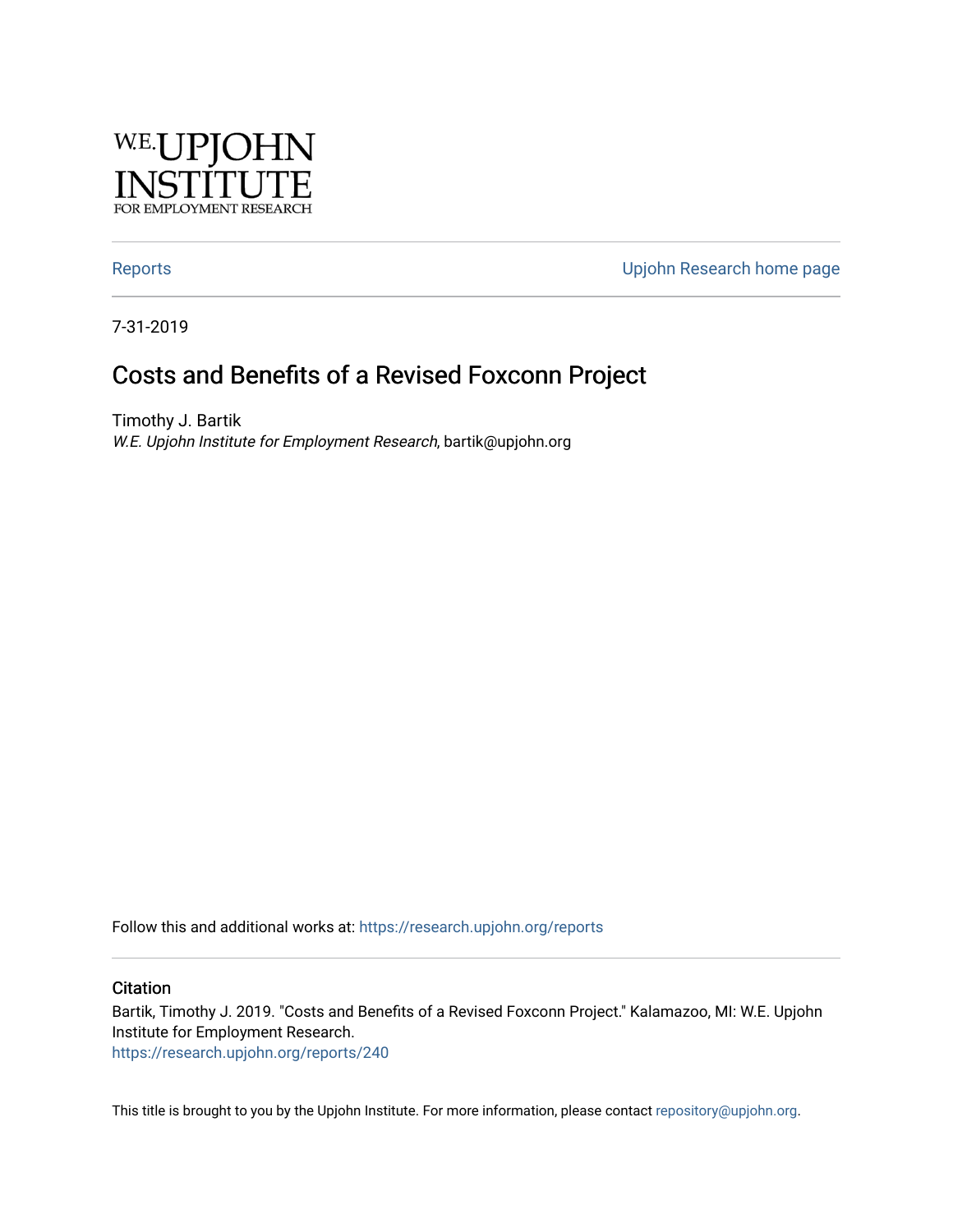### **Costs and Benefits of a Revised Foxconn Project[1](#page-1-0)**

Timothy J. Bartik, Senior Economist *W.E. Upjohn Institute for Employment Research*

August 2019

In 2017, the State of Wisconsin agreed to provide Foxconn with almost \$3 billion in state incentives, for a flatscreen manufacturing facility in Southeast Wisconsin. The originallyplanned facility was to involve a \$10 billion investment, and 13,000 jobs at reported average salary of \$53,875. Since then, the project has been significantly revised. The currently-planned Foxconn facility is reported to involve a \$2 billion investment, and 1,500 to 1,800 jobs. Still to be determined is exactly what incentives Wisconsin will provide for the revised facility. One possible option is to continue the original incentive offer, but scaled back to reflect the lower amount of jobs and investment.

This memo analyzes the costs and benefits of a revised Foxconn deal that is some scaled back version of the original Foxconn deal. In other words, the analysis here is of a possible new state contract with Foxconn, but one that follows the credit rates of the original deal. Why analyze a possible new contract? Because given that the Foxconn project has been significantly revised, a new contract seems likely. Why not analyze what a scaled-back Foxconn project might receive in incentives under the original contract? Because under the original contract, there are many goals and timetables, and many scenarios for possible clawbacks; it is difficult to project what might happen, legally and economically, under all these scenarios. What can be readily

<span id="page-1-0"></span><sup>&</sup>lt;sup>1</sup> This memo was written in response to a request from the Wisconsin Department of Administration, who asked for my assessment related to the costs and benefits of the evolving Foxconn project. However, neither I nor the Upjohn Institute was compensated for this project, and this memo was prepared independently and without review from the Department of Administration. The conclusions are my own, and do not necessarily reflect the views of the Upjohn Institute or the Wisconsin Department of Administration.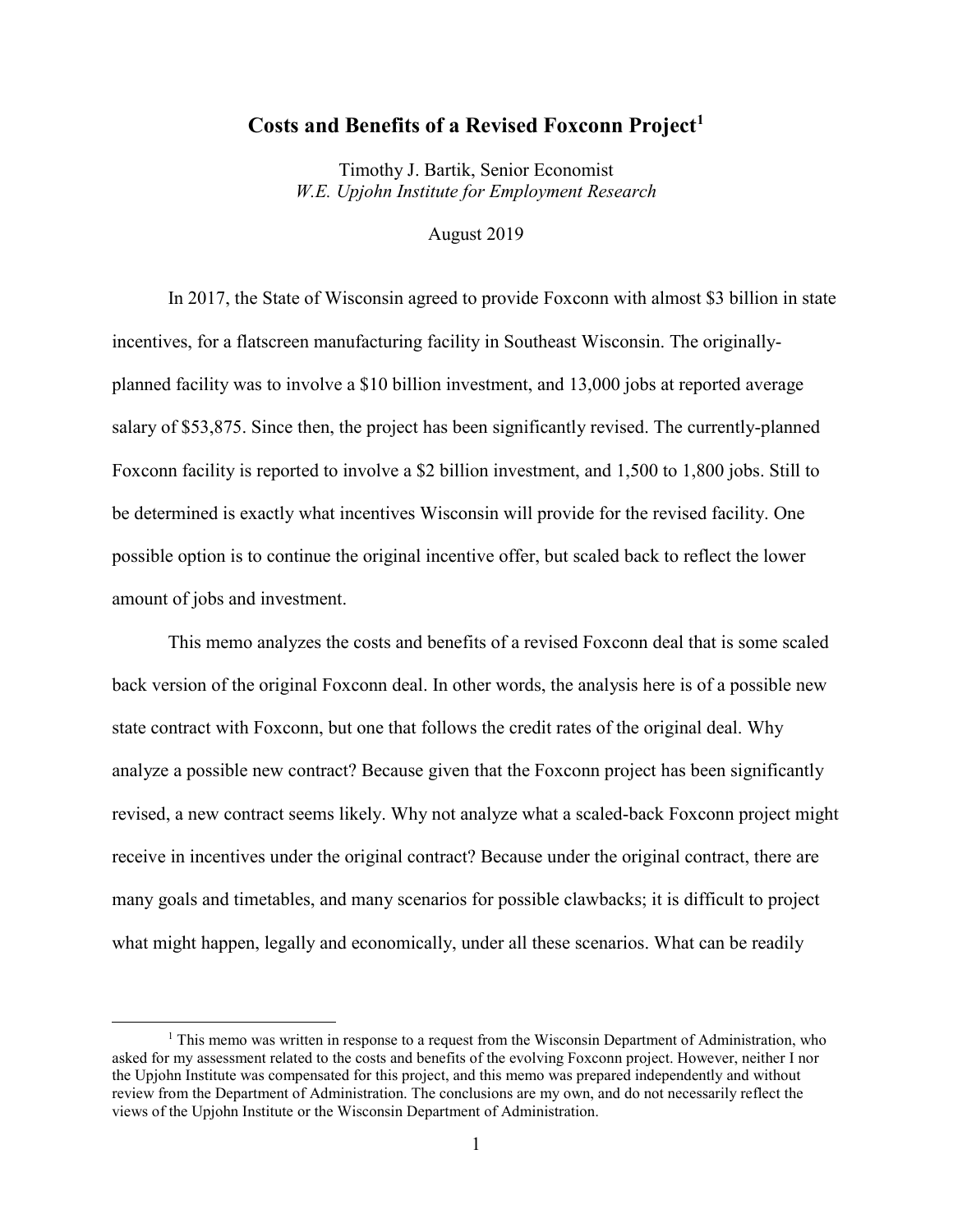calculated are the implications of a new contract, that applies the current deal's investment credit rates and job creation credit rates to a scaled-back Foxconn project.

As described in this memo, either the original Foxconn incentive, or scaled back versions of the original offer, are far greater than typical U.S. incentives. Depending upon the incentive offer's details—and indeed the devil's in the details—the Foxconn incentives per job, compared to the average investment/job credit offer by U.S. states, is 7 to 12 times greater. The present value of the Foxconn incentive offer, in 2019 dollars, per job, ranges from \$172K per job to \$290K per job under various scenarios. Average U.S. incentives are \$24K per job. Wisconsin incentive in the past have averaged \$28K per job.

The Foxconn incentive offer is also greater per job than offers accepted by Amazon. The Amazon New York offer was, depending upon the ultimate job creation, between \$31K and \$46K per job. Virginia's offer to Amazon was, contingent upon the ultimate size of this facility, between \$10K and \$13K per job.

Part of the details that matter are not only how many jobs are ultimately created by Foxconn, but what limits are imposed on the annual incentive payments. The original Foxconn incentive offer, although very large, did impose some annual limits and total caps that stretched out the incentive offer. These limits and caps ended up reducing somewhat the real present value of the incentive offer. In any revised offer, the details of whether the offer keeps the original annual and lifetime caps, or lowers them to reflect the reduced project scale, make a large difference. Imposing lower annual limits and lower lifetime caps could lower Foxconn costs per job by almost one-quarter, or by over \$60K per job.

What do Wisconsin residents get in return for these incentives? What are the benefits, and what determines those benefits? In the original analysis of Foxconn done by the Legislative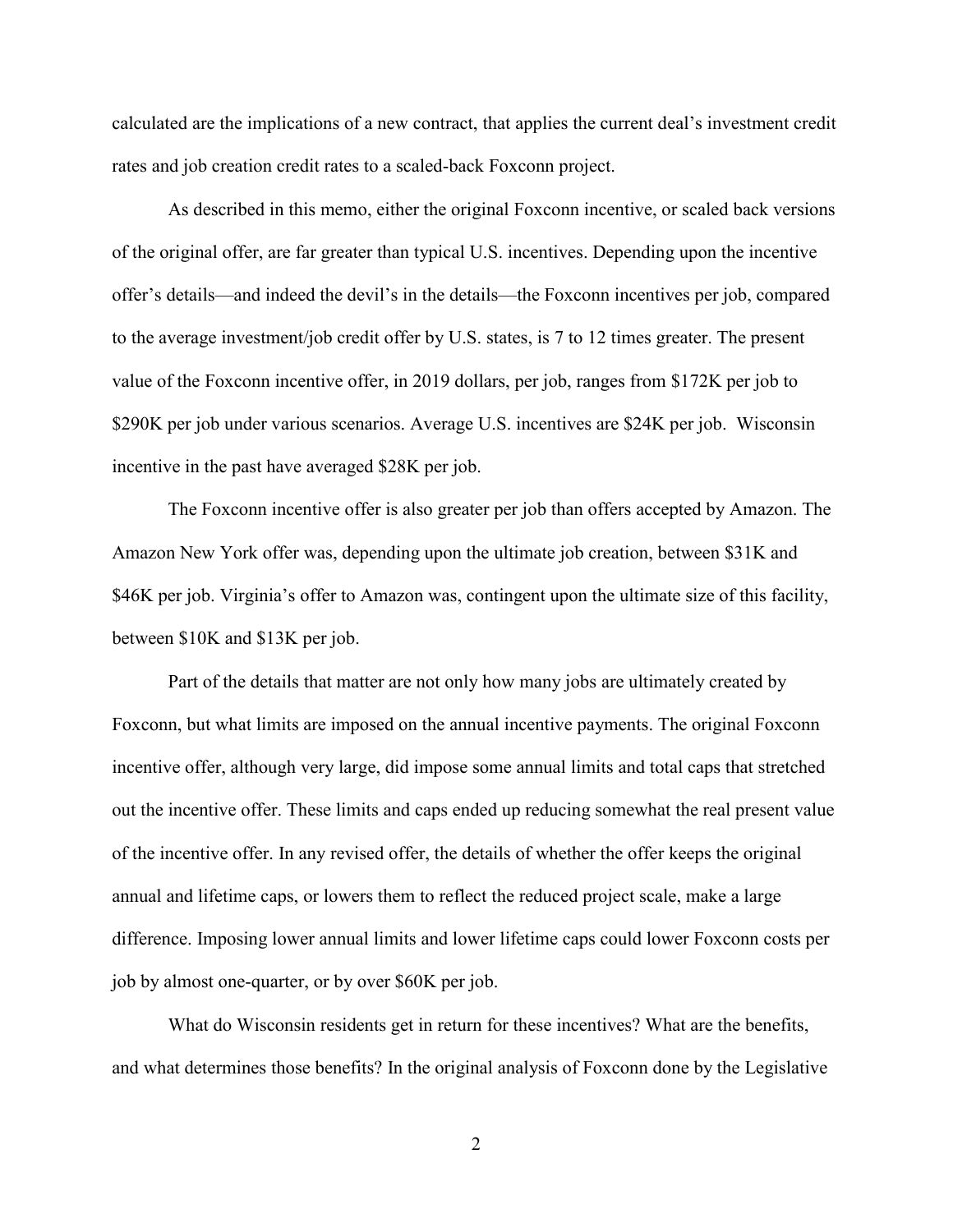Fiscal Bureau, the focus was on the state government's fiscal benefits. The Legislative Fiscal Bureau concluded that the Foxconn project would not fiscally break even until 2042-43.

Even as a fiscal impact analysis, the Legislative Fiscal Bureau's report is incomplete and overly optimistic. First, the Legislative Fiscal Bureau implicitly assumes a 100 percent probability that without the incentive, none of these 13,000 direct jobs would have been created by Foxconn, or by any substitute firm. Second, the Legislative Fiscal Bureau ignored the impact of job creation on population growth and the consequent needs for expanded public services.

As shown in this memo, under a realistic fiscal impact analysis, even if none of the Foxconn jobs would have been created without these incentives, fiscal benefits of Foxconn will never come close to offsetting the incentive costs. After accounting for population growth effects on public service needs, the present value of fiscal benefits is likely to offset no more than 20 percent of the incentive costs.

Of course, the purpose of government, and specifically of government economic development programs, is not to make money for the government. The government is not in business to make a profit, but rather to advance its constituents' well-being. If incentives such as Foxconn induce job growth, they can enhance residents' well-being by increasing employment to population ratios (employment rates) and real wages. Offsetting these costs are possible negative effects of paying for the incentives. Foxconn's incentives come out of the spending side of the state budget. Assuming that this results in cuts in various state spending programs, these spending cuts also have effects on the state economy. In particular, cuts in education spending can damage workers' skills and state residents' wages.

How do these various benefits and costs balance out? Using a model of how state economies operate, I analyze the benefits and costs of the revised Foxconn project under various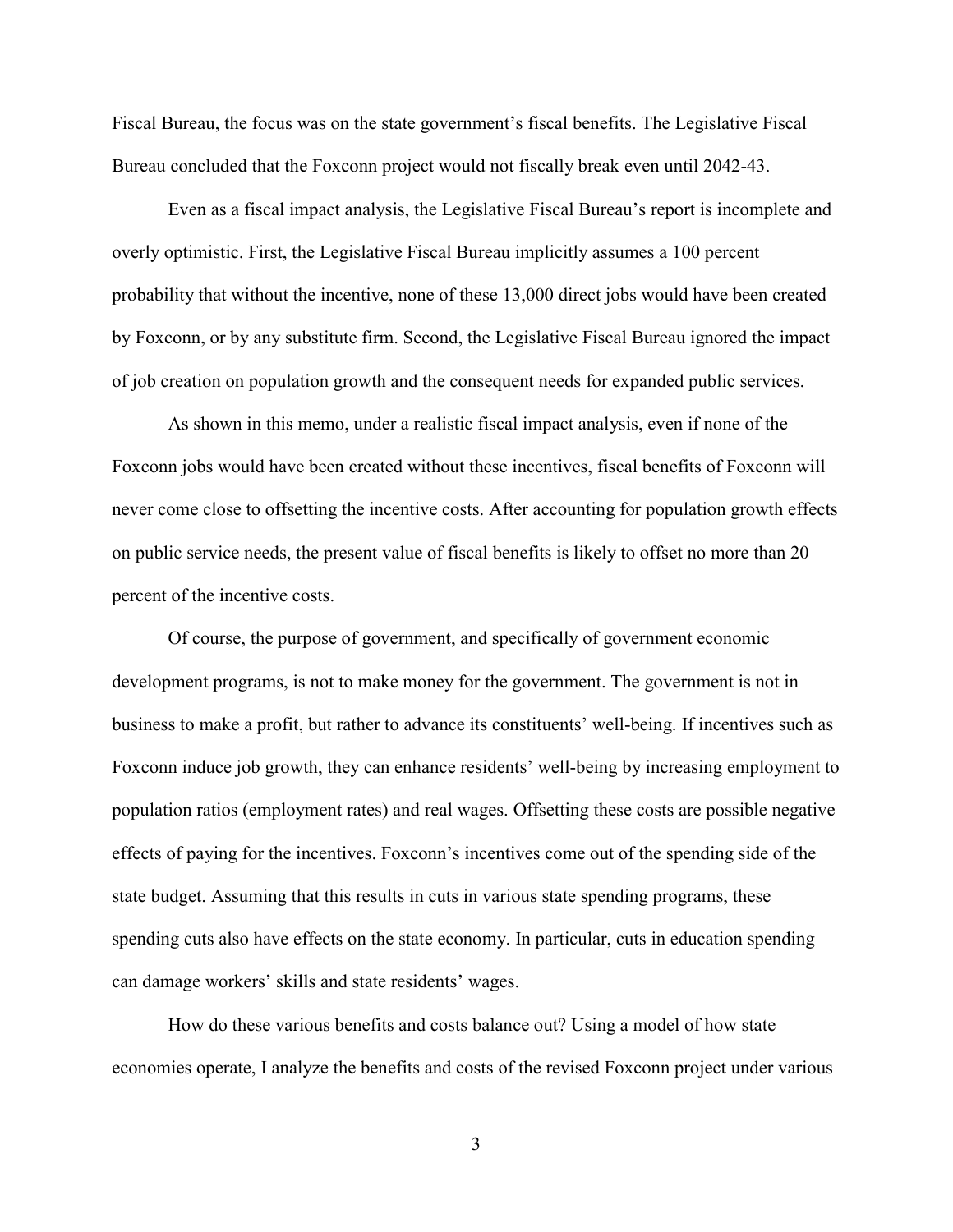scenarios. I assume for this analysis that without the incentives, none of the 1,500 to 1,800 jobs at the revised project would have been created in the state. Under this assumption, the benefitcost ratio—here calculated as all benefits and costs other than incentives, divided by the incentive costs—range from 0.71 to *minus* 0.02. That is, it seems likely that the revised project has benefits less than costs.

This benefit-cost analysis is overly-optimistic in several respects. First, without the incentives, even if the Foxconn project disappeared, it seems likely that there would be some substitute job-creation for the 1,500 to 1,800 Foxconn jobs. The infrastructure, land, and labor that would have been tied up in the Foxconn project can be used in alternative ways. The number of substitute jobs is probably less than the 1,500 to 1,800 Foxconn jobs, but on the other hand more than zero.

Second, this analysis assumes that the employment rate effects of the revised Foxconn project will be similar to average job creation in a local economy. Yet some reports suggest that the revised Foxconn project will mostly stress jobs with very high skill requirements. Higher skill requirements are likely to reduce the proportion of jobs that go to non-employed state residents, and increase the proportion that go to in-migrants to the state.

## **COST ANALYSIS**

Analyzing the costs per job of the revised Foxconn project requires some assumptions about exactly how the original incentives will be scaled back. The original incentives were nominally a 17 percent wage credit for 15 years, and a 15 percent investment credit. However, the incentive agreement between the state of Wisconsin and Foxconn put various annual and lifetime limits on these incentives. In particular, the annual wage credit caps did not fully allow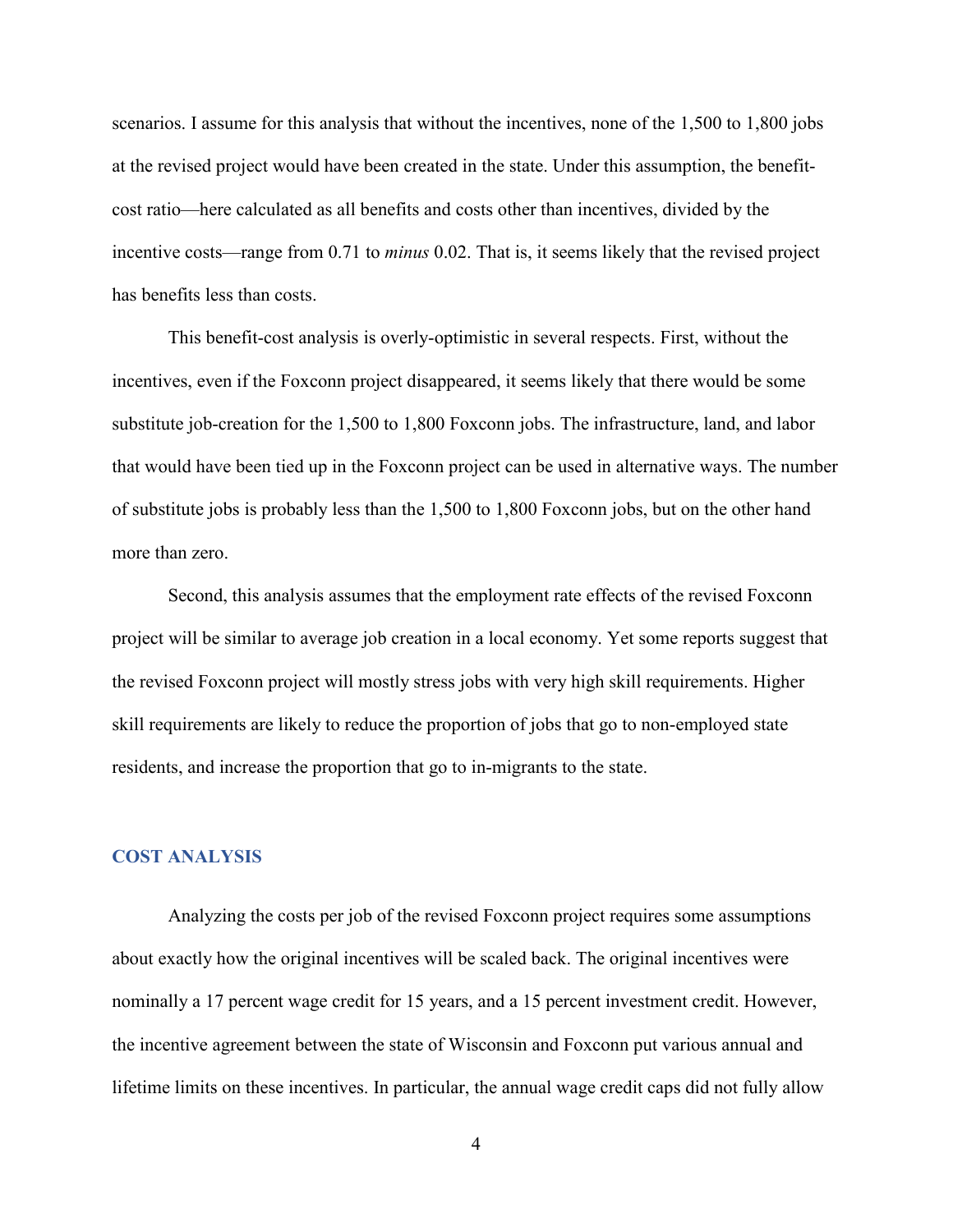for any inflation over time in wage rates. In addition, the investment credit had a lifetime cap that was 13.5 percent of the \$10 billion planned investment, and also spread out the investment credit over seven years. The lack of full inflation adjustments to the wage credit, and the spreading out and lifetime cap to the investment credit, reduced somewhat the real present value of the incentives.

To deal with this, I calculate possible revised Foxconn incentives under four different scenarios. All scenarios assume \$2 billion in investment. The scenarios differ along two dimensions. One dimension is whether the jobs created are 1,500, or 1,800. The other dimension is whether the limits in the original incentive offer are retained as written, or ratcheted down to reflect the reduced scale of the project. If the original limits are retained as is, then the wage credits would simply be awarded at 17 percent, and the investment credits at 15 percent, and the original limits would mostly not be binding on total incentives paid, which increases the amount of the incentive. If the original limits are ratcheted down to reflect the reduced project size, then these annual and lifetime caps would continue to reduce the value of the incentive.

I then calculate the present value of these incentives, in 2019 dollars. This present value assumes that the annual inflation rate between 2018 and 2034 will be 2 percent. In addition, I use a fairly standard social discount rate of 3 percent—that is, the same real dollar a year from now has a present value of 3 percent less this year. This real discount rate reflects that people place a somewhat higher value on dollar flows this year rather than many years from now.

For comparison, I also calculate the present value of incentives per job for other states' jobs tax credits and investment tax credits. I calculate the present value of incentives offered to Amazon by New York, and to Amazon by Virginia. Amazon recently agreed to accept these states' offers, although Amazon ultimately backed out of the New York deal, due perhaps in part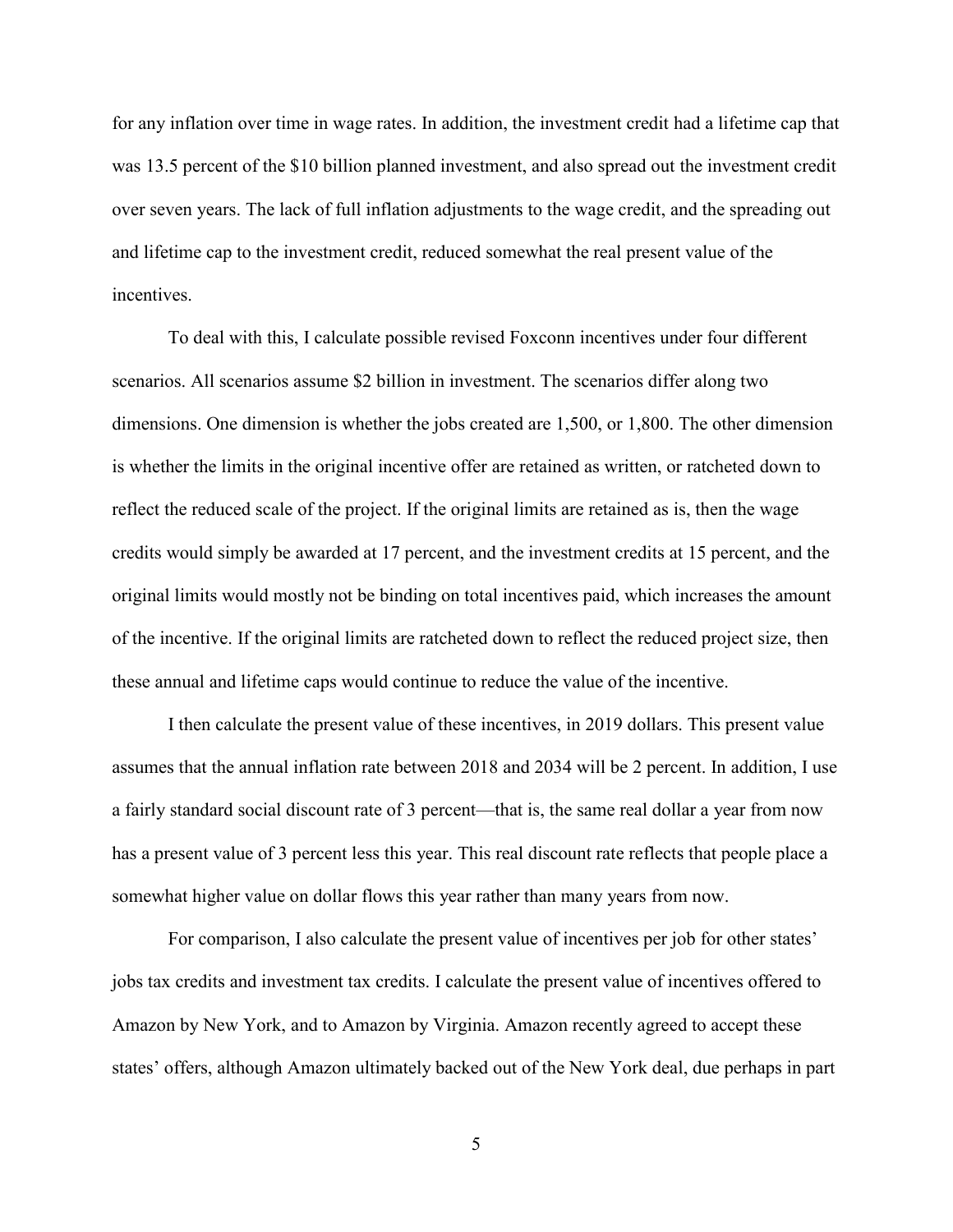to political opposition. For both the New York and Virginia Amazon deals, I consider two scenarios, as both agreements have a phase one of 25,000 Amazon jobs, followed by a phase two that would involve up to 40,000 jobs in New York, and 37,850 jobs in Virginia.

I also calculate the average state jobs credits and investment tax credits per job from my 2017 Panel Database on Incentives and Taxes (Bartik, 2017). This database attempted to quantify the "usual deal" that state and local governments offer new facilities that they want to attract. That is, it includes deals commonly offered, and not one-of-a-kind deals such as Foxconn or Amazon. The particular data I use is the average incentive offered over all so-called "exportbase" industries as of 2015, the most recent year in my database. This deal is averaged over the 32 states plus the District of Columbia included in the database. These geographic areas include over 90 percent of all U.S. economic output. In addition to reporting the output-weighted average over these 33 different areas of the present value of incentives per job, I also report the database's estimate of Wisconsin's "usual deal" as of 2015.

Table 1 reports these calculations' results. (An appendix shows the year by year incentives in the Foxconn and Amazon scenarios.) As the Table shows, all the Foxconn deals are far greater than average U.S. deal, Wisconsin's past practices, or the Amazon deals in New York or Virginia.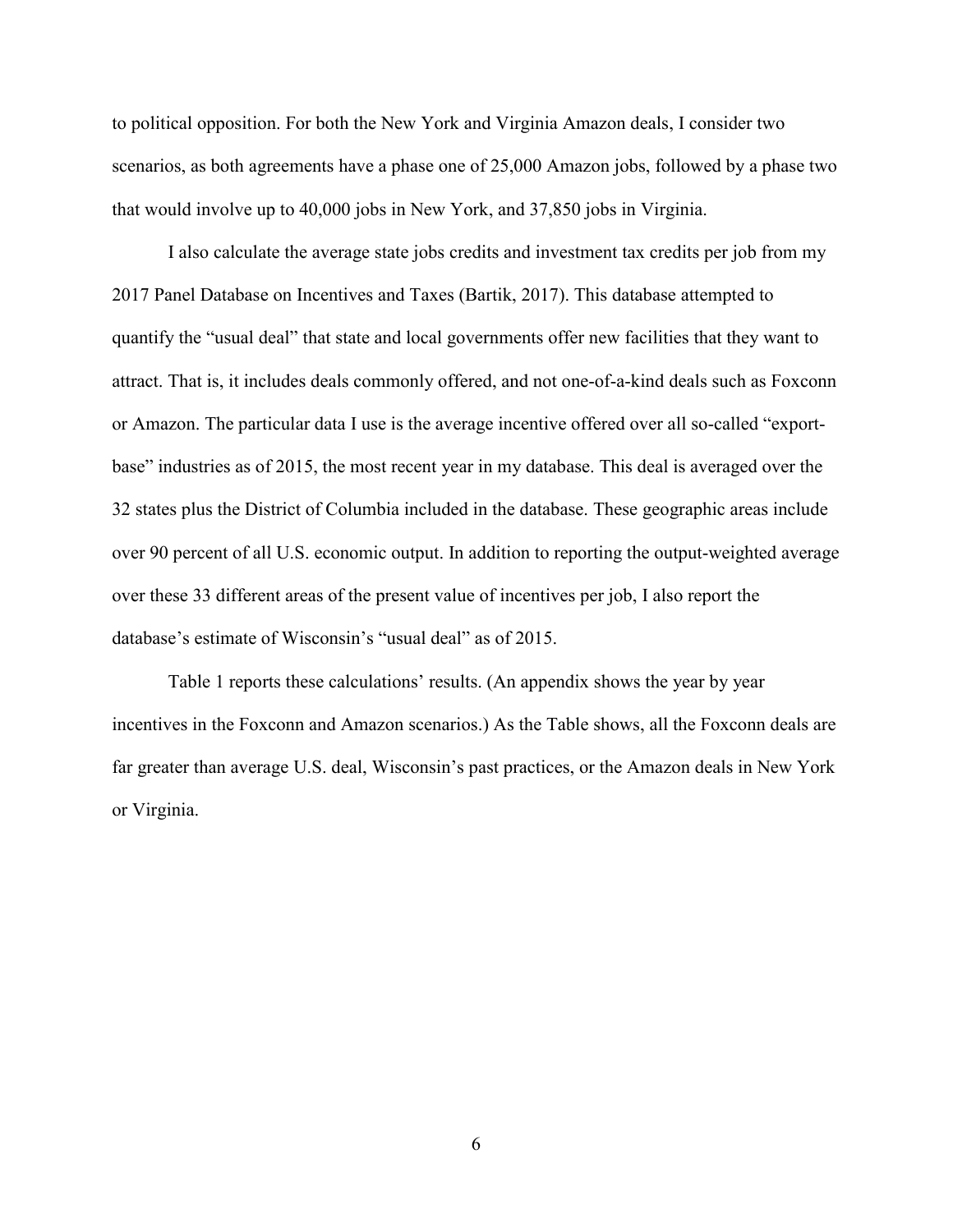|                                        | Total ITC+                                                              |                 |             |            |
|----------------------------------------|-------------------------------------------------------------------------|-----------------|-------------|------------|
| <b>Project or state</b>                | <b>Description</b>                                                      | <b>JCTC</b> per | <b>JCTC</b> | <b>ITC</b> |
|                                        |                                                                         | job             |             |            |
| Original Foxconn deal                  | 13K jobs, \$10B investment                                              | 172             | 82          | 90         |
| New Foxconn scenario, most optimistic  | 1,800 jobs, \$2B investment,<br>ratcheted down limits                   | 197             | 80          | 118        |
| New Foxconn scenario, middle           | 1,500 jobs, \$2B investment,<br>ratcheted down limits                   | 221             | 80          | 141        |
| New Foxconn scenario                   | 1,800 jobs, \$2B investment, keep old<br>limits and use formulas        | 260             | 112         | 148        |
| New Foxconn scenario, most pessimistic | 1,500 jobs, \$2B investment, keep old<br>annual limits and use formulas | 290             | 112         | 178        |
| Amazon, NY, optimistic scenario        | 40K jobs                                                                | 31              | 21          | 10         |
| Amazon, NY, pessimistic scenario       | 25K jobs                                                                | 46              | 34          | 12         |
| Amazon, VA, optimistic scenario        | $37.85K$ jobs                                                           | 10              | 10          | 0          |
| Amazon, VA, pessimistic scenario       | 25K jobs                                                                | 13              | 13          | 0          |
| WI "usual deal," 2015                  | Panel Data on Incentives and Taxes                                      | 28              | 15          | 12         |
| U.S. average "usual deal," 2015        | Panel Data on Incentives and Taxes                                      | 24              | 18          | 6          |

#### **Table 1 Present value (2019 dollars) of costs of state job creation tax credits (JCTCs) and investment tax credits (ITCs) per job, various projects and state incentives, in thousands of dollars per job**

**Note:** All present value calculations use annual discount rate of 3 percent. All figures are in thousands of present value 2018 dollars per job.

As shown, the "new" Foxconn deals tend to be greater in cost per job than the original deal. This is in part because the recent reports have a higher ratio of investment to jobs created, which raises the costs of the investment tax credits per job.

In addition, it makes a huge difference whether the new incentives for Foxconn keep the original annual and lifetime incentive limits—and then simply use the formulas for the 17 percent wages tax credit and 15 percent investment tax credit—or whether these credit percentages are also limited by ratcheting down the original annual and lifetime caps. Comparing the two 1,800 jobs scenarios, ratcheting down the old limits reduces costs per job by \$63K, from \$260K to \$197K. Comparing the two 1,500 jobs scenarios, ratcheting down the old limits reduces costs per job by \$69K, from \$290K to \$221K.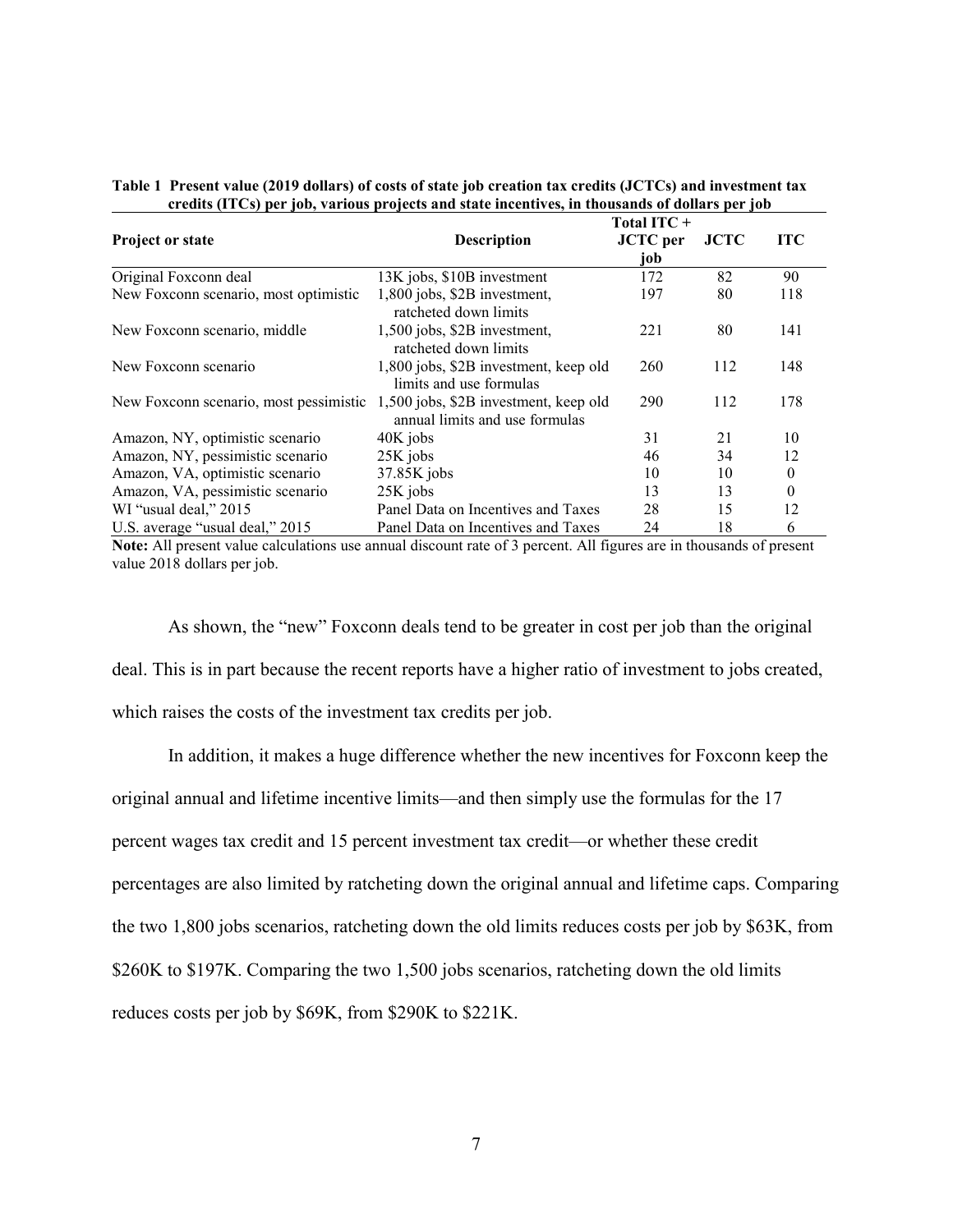#### **BENEFITS ANALYSIS**

To calculate the possible benefits of the revised Foxconn facility, I enter these four different incentive scenarios into my model of the benefits and costs of incentives for state residents and calculate the present value of various benefits and costs.

This incentive model is described more fully in Bartik (2018). But briefly, this is a model in which the incentives are assumed to have some effect on the probability of inducing a particular job-creation decision, with that assumed probability based either on the size of the incentives relative to the firm's costs, or with that probability being assigned by the analyst. This job creation then has some assumed multiplier effects on other jobs, with the multiplier also being assigned by the analyst. The total job creation then has effects on local employment rates and wage rates, based on empirical studies of how job growth shocks affect these local labor market variables under various initial labor market conditions. The job creation also increases property values. The increased wages and property values have some negative effects on other job creation, and also reduce profits of some local business owners. The effects of local job creation on employment rates, employment to population ratios, immediately implies effects on local population growth. These job growth and population growth effects are used to calculate effects on state and local tax revenue, and state and local spending needs. The incentive costs, net of any fiscal benefits from revenue effects exceeding spending needs, must be paid for in some way, and this has economic costs. For example, any tax increase or spending cut has some negative demand side effects on a state's economy. And the model allows for cuts in spending on K-12 education to have some long-run negative effects on state wages. The model follows a state's economy for 80 years, to allow for the full impact of long-term effects due to education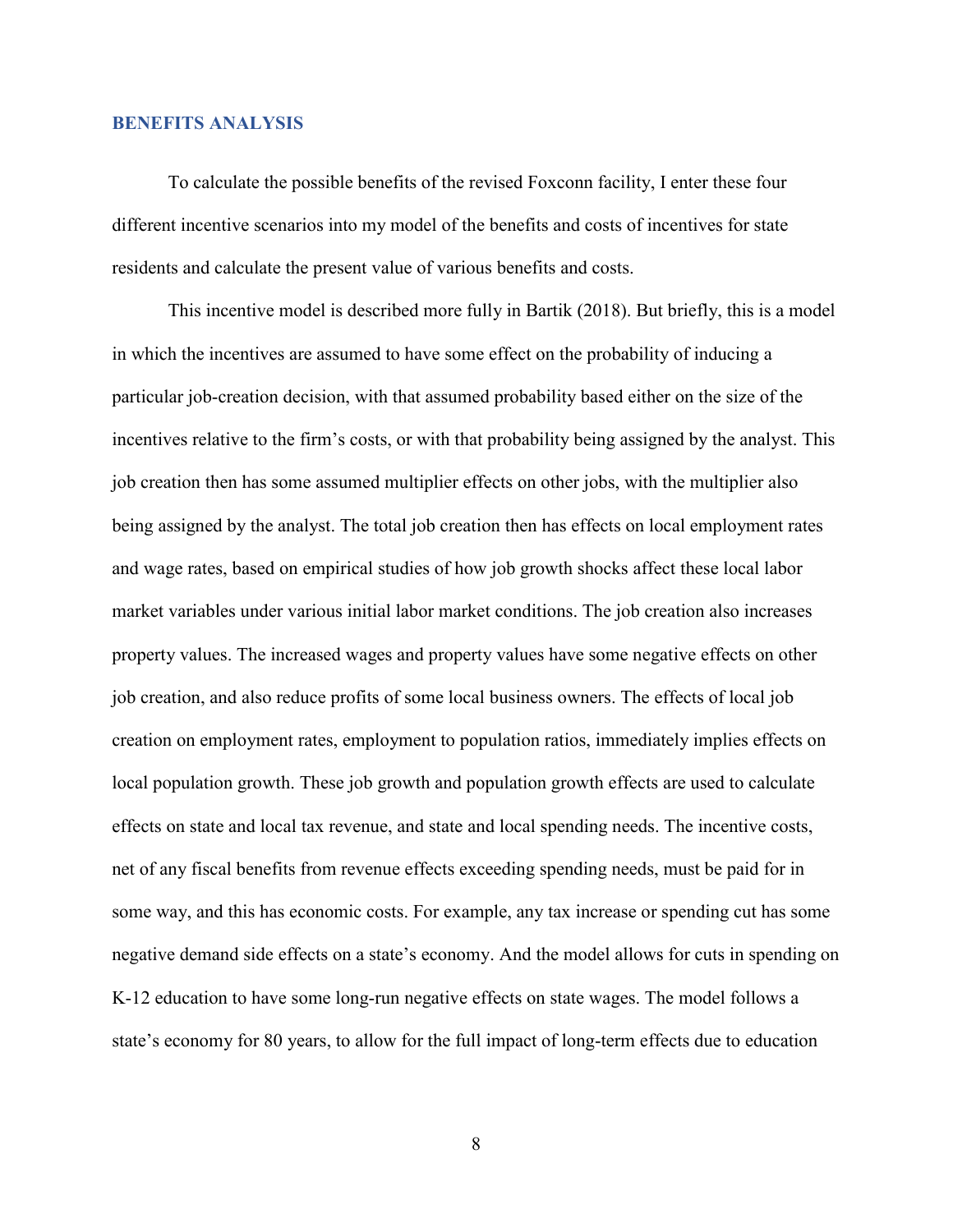cutbacks. All effects in later years are discounted back to the present, using a 3 percent real discount rate, so a dollar effect in year 80 is worth only less than ten cents in present dollars.

For this specific simulation, the baseline model is altered in the following ways:

- The Foxconn incentive is assumed to be "decisive," in that none of these jobs or any substitute jobs would locate in Wisconsin without the incentive.
- The assumed input-output multiplier is 2.39, which is the more optimistic multiplier in the Baker and Tilly report on the Foxconn project.
- The baseline unemployment rate is 2.8 percent, Wisconsin's current unemployment rate.
- The net cost of the incentives, minus any fiscal benefits, are assumed to come from reduced state and local public spending. Out of that reduced public spending, 21.7 percent comes from reduced K-12 spending, based on Census of Governments data that this is the average share of state and local public spending in Wisconsin that goes to K-12 schools.

Table 2 summarizes the overall benefits and costs of the Foxconn incentives and job creation for Wisconsin residents, with various types of effects identified. As shown, the model includes not only estimated incentive costs, but various other benefits and costs. The other benefits and costs include fiscal benefits, labor market benefits due to higher employment rates, wage losses due to the education spending cutbacks, and effects on property values and local business profits. The ratio of all these other benefits and costs to incentive costs is calculated as the benefit-cost ratio. A benefit-cost ratio of greater than one is required for a project or policy to have net benefits. The benefits and costs are all calculated in present value dollars as of 2019.

As the Table shows, net fiscal benefits are slight relative to incentive costs. Incentive costs range from \$341 million to \$482 million, and net fiscal benefits range from \$55 million to \$68 million. The Foxconn job creation, and the associated multiplier job creation, does generate considerable increases in state and local tax bases and hence tax revenue. However, over 90 percent of this is offset by increased needs for public expenditure due to an expanded population.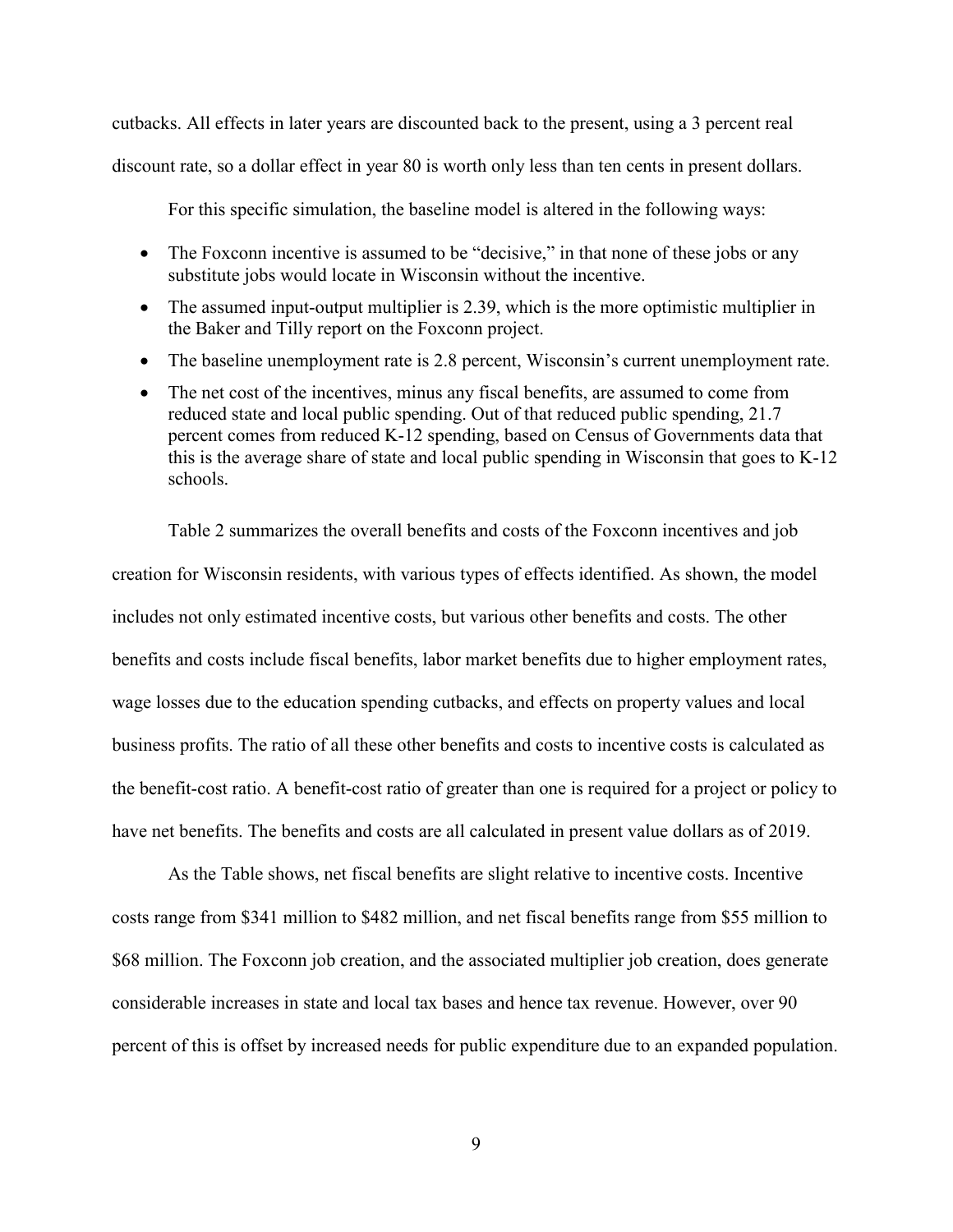| Present value below in millions of<br>2019 dollars of                                               | $1,800$ jobs,<br>new limits | $1,500$ jobs,<br>new limits | 1,800 jobs,<br>old limits | $1,500$ jobs,<br>old limits |
|-----------------------------------------------------------------------------------------------------|-----------------------------|-----------------------------|---------------------------|-----------------------------|
| Incentive costs                                                                                     | (366)                       | (341)                       | (482)                     | (447)                       |
| Increased state/local tax revenue                                                                   | 1,672                       | 1,362                       | 1,573                     | 1,272                       |
| Increased state/local public service<br>needs                                                       | (1,603)                     | (1,306)                     | (1,506)                   | (1,217)                     |
| Fiscal benefits $=$ revenue $-$ needs                                                               | 68                          | 56                          | 67                        | 55                          |
| Labor market benefits (higher<br>employment rate effects on earnings<br>and wages)                  | 433                         | 354                         | 414                       | 337                         |
| Wage loss due to K-12 spending<br>cutbacks                                                          | (346)                       | (338)                       | (501)                     | (479)                       |
| Net other benefits (property value<br>gains plus losses to local businesses<br>due to higher costs) | 103                         | 84                          | 98                        | 79                          |
| Gross benefits (all effects except<br>incentive costs)                                              | 259                         | 157                         | 78                        | (8)                         |
| Benefit-cost ratio (ratio of gross<br>benefits to incentive costs)                                  | 0.71                        | 0.46                        | 0.16                      | (0.02)                      |

**Table 2 Costs, Benefits, and Benefit-Cost Ratios for Revised Foxconn Project, Various Scenarios**

**Note:** All figures except benefit-cost ratio are in millions of present value 2019 dollars, using 3 percent annual social discount rate. Figures in parentheses are negative numbers or costs.

The job creation resulting from Foxconn does increase employment rates, and this puts some upward pressure on Wisconsin wage rates. Countering that is that the cutbacks in K-12 reduced wages. As it turns out, these two effects tend to be of similar size. The costs of the education cutbacks tend to dominate if the incentive costs are larger relative to job creation. The key point here is that net incentive costs are not just a dollar cost to the state government, but also potentially an economic cost to the state economy and state residents.

The net ratio of other benefits and costs, to incentive costs, ranges from 0.71 to −0.02. In other words, in all four scenarios, the Foxconn project on net costs more than its benefits. However, in the most optimistic scenario, the net losses due to the Foxconn incentives are only 29 percent (100% − 71%) of the incentive costs. The project does produce some significant benefits for state residents in this scenario, just not as much as it costs.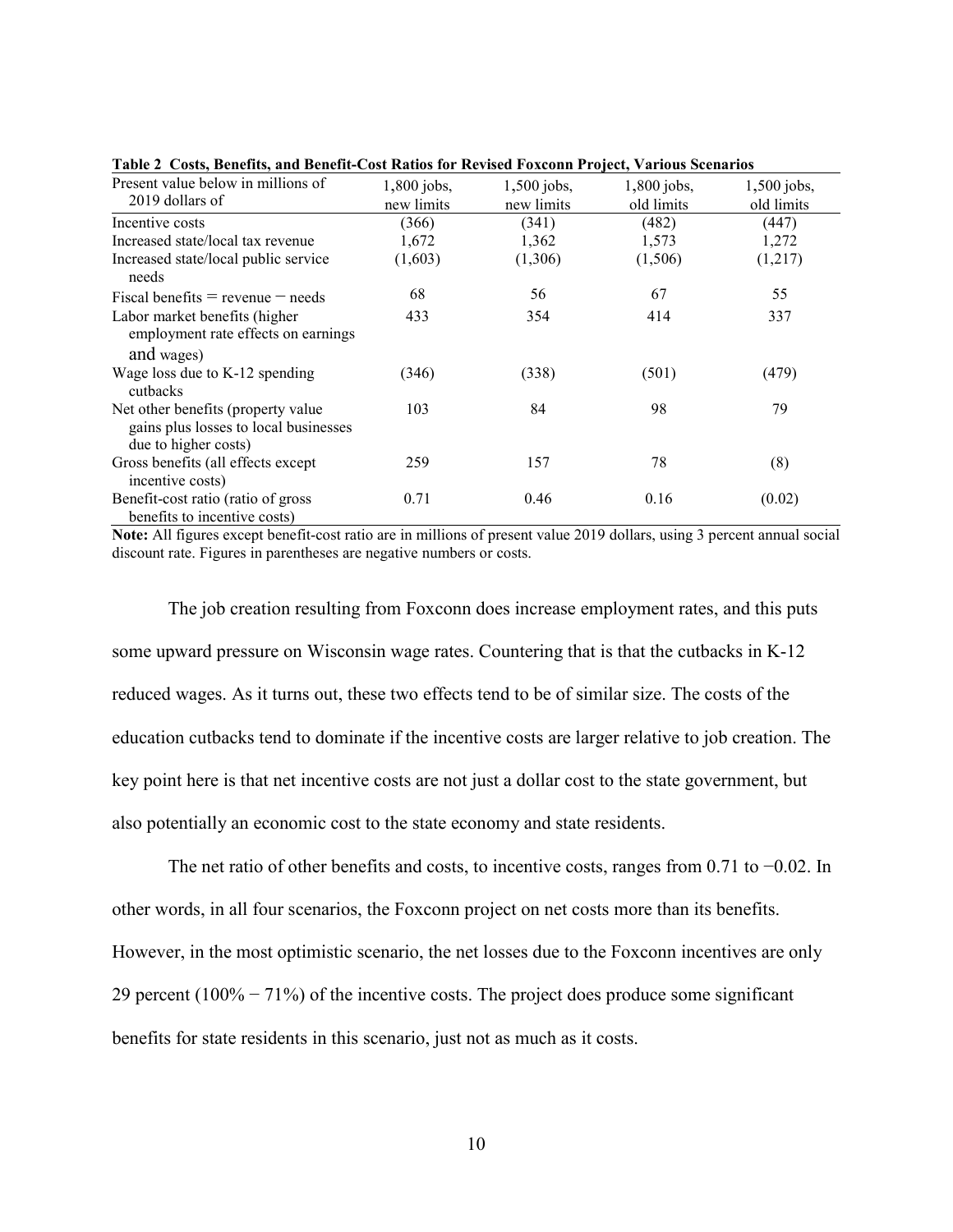#### **FACTORS AFFECTING BENEFITS VERSUS COSTS**

Like any model, these benefit-cost results depend upon various assumptions made. Varying some assumptions will change benefits versus costs. On the whole, as I will now discuss, I suspect that the benefit-cost results in Table 2 are likely to be somewhat overoptimistic.

Among the assumptions that might be changed are: but-for percentage; multiplier; employment rate effects; public spending needs; economic effects of spending cuts.

#### **But-For Percentage**

Table 2 assumes that without the incentives, none of these 1,500 or 1,800 jobs, or any substitutes, would exist in the state. This is an extreme assumption. More realistically, the land and infrastructure developed for Foxconn in southeast Wisconsin would find some alternative use.

To fully ascertain plausible substitute effects would require a detailed economic study of plausible alternative uses for the Foxconn site, and possible direct jobs generated. In the absence of such a detailed, site-specific study, one could rely on statistical averages. If one enters the maximum cost per job incentives into the model, the 1,500 jobs scenario with the old limits used, the model says that such incentives would be expected to have a "but for" of 73 percent. That is, on average, if one compared one state that offered such incentives to all projects, with another state that did not offer such incentives, the job creation in the state that did not offer the incentives would be 27 percent as great as the state that did offer the incentives. If we applied this statistical average to the 1,500 jobs at the Foxconn project, this implies job creation in substitute jobs of about 400 jobs without the incentives. But a site-specific study would give a better estimate.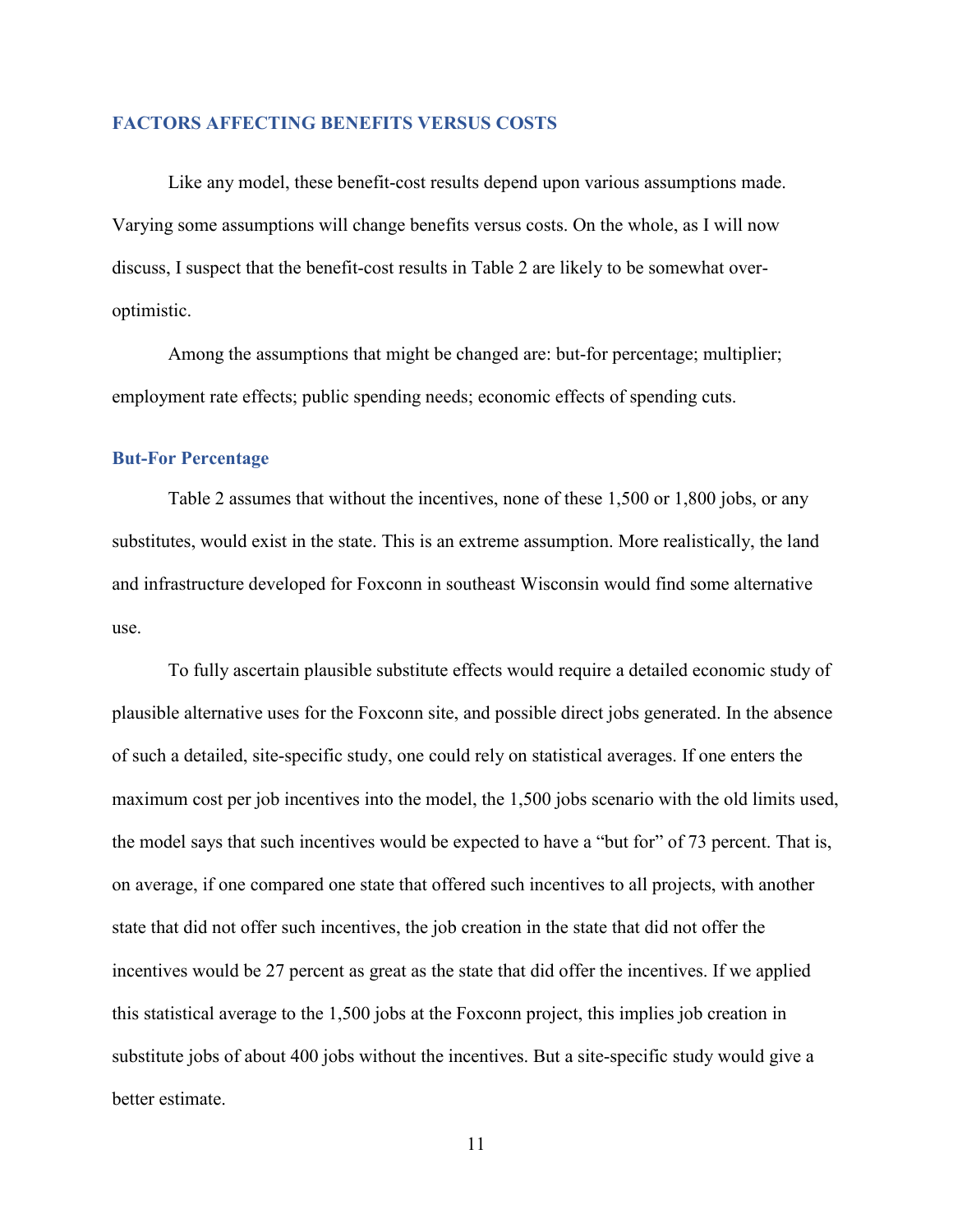#### **Multiplier**

Various input-output job multipliers have been suggested for the Foxconn project: 2.71 by EY (2017); 2.39 and 1.93 in two different scenarios for Baker Tilly (2017). For the model used to generate Table 2, I somewhat arbitrarily picked the middle multiplier from these three choices, that is 2.39.

None of these estimated multipliers are fully satisfactory. None of these multipliers, for example, is based on a region specific study of the use of Wisconsin versus Illinois suppliers in southeast Wisconsin. None of these multipliers relies on empirical data on commuting patterns and purchase patterns of workers in southeast Wisconsin and the neighboring region of Illinois. I suspect that a more empirically-based multiplier would find more leakages into Illinois than in the current multiplier, but how big these extra leakages would be is hard to know without more data.

#### **Employment Rate Effects**

Both the labor market benefits and fiscal benefits are affected by employment rate effects, per job created. The larger the employment rate effects, the larger the labor market effects. In addition, the larger the employment rate effects, the lower the population growth effects of job growth, and hence a lower impact on spending needs, and thereby higher fiscal benefits.

The model behind Table 2 implicitly assumes that the Foxconn jobs and the multiplier jobs are like "average" jobs. Average jobs that are created in a state's economy are immediately filled by some combination of three sources: hiring already-employed state residents; hiring nonemployed state residents; hiring in-migrants. Jobs filled by hiring already-employed state residents results in a new job vacancy, that is filled in the same three ways. Ultimately this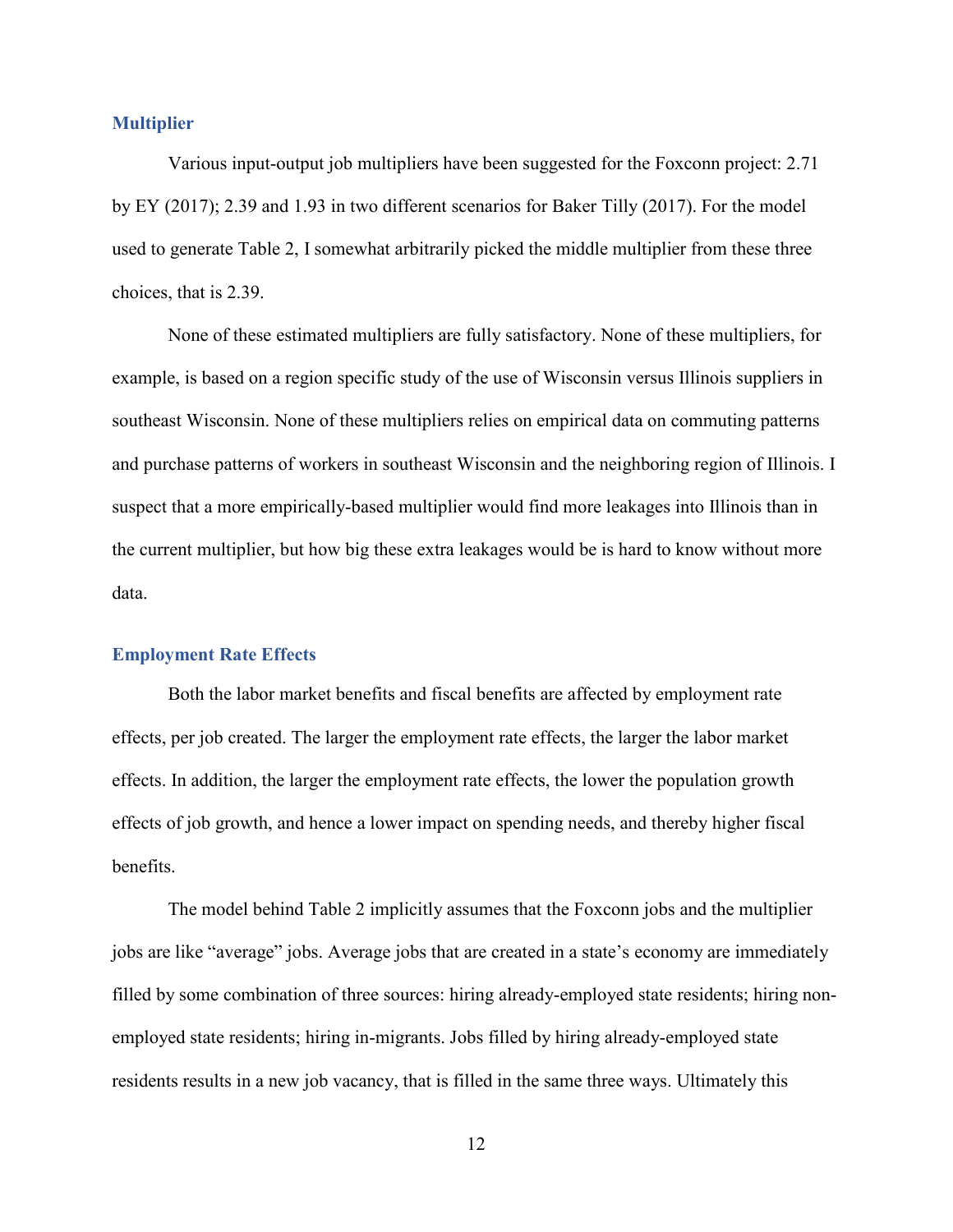vacancy chain is only terminated when all newly created jobs have resulted in some mix of nonemployed state residents being hired, or new residents. Mathematically, an increase in employment must either ultimately increase the state's employment to population ratio, or increase its population—there is no ultimate alternative. The relative mix of employment rate effects versus population effects depends upon the relative proportions of local non-employed versus in-migrants hired along the job vacancy chain.

The issue is whether it is proper to treat the Foxconn jobs as "average jobs." The new Foxconn project reportedly will include a high mix of very skilled and very highly-educated workers. This raises the odds that for at least the direct jobs created, the vacancy chain will be more abruptly terminated by significantly above-average hiring of non-state residents. If so, the results in Table 2 overstate the local employment rate benefits, and overstate the fiscal benefits.

#### **Public Spending Needs**

The results in Table 2 do not allow for any extraordinary costs for extra needed infrastructure from the additional jobs. Implicitly, they assume excess capacity in existing infrastructure in southeast Wisconsin. To the extent to which this is untrue, the results in Table 2 overstate the fiscal benefits of the Foxconn project. Overcoming this limitation of the model would require a specific case study of the Foxconn project and of infrastructure conditions and needs in southeast Wisconsin.

Some of these extra infrastructure costs have already been incurred by local governments in southeast Wisconsin. Hence, these are sunk costs and should not be counted in benefit-cost analyses moving forward from the present moment. However, there will also be extra infrastructure costs associated with expanded population, which are not included in the Table 2 fiscal analysis.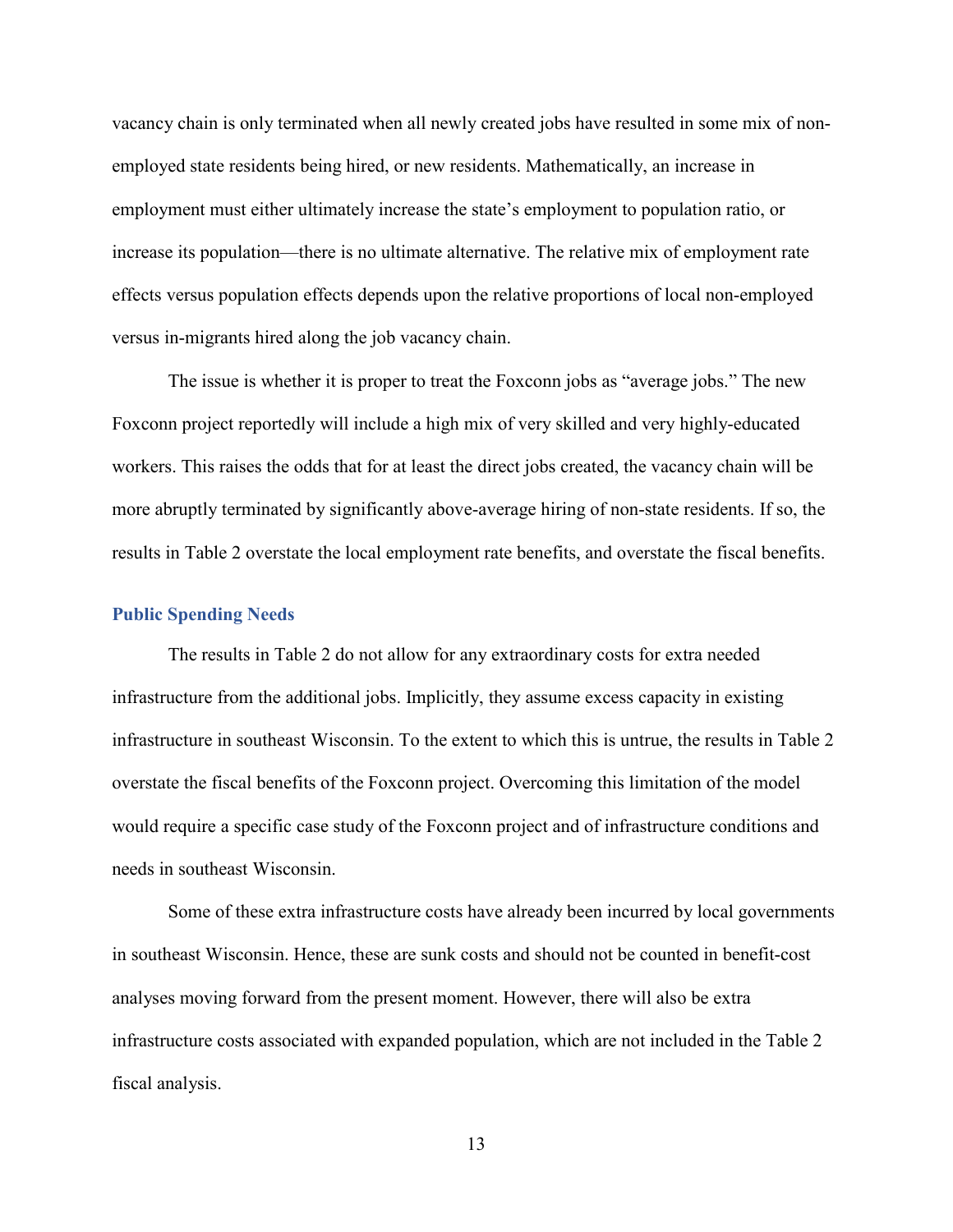### **Economic Effects of Spending Cuts**

The model behind Table 2 assumes that only lower spending on K-12 has any productivity effects on the economy. In addition, the model assumes relatively high economic benefits to K-12 spending, although benefits consistent with some recent economic studies of how K-12 spending affects earnings, specifically the study by Jackson, Johnson, and Persico (2015).

On the one hand, one could assume lower effects of K-12 spending on Wisconsin residents' earnings than is assumed in the model. On the other hand, other areas of state and local public spending might have economic effects on Wisconsin residents, for example funding for university and technical colleges, public health, childcare, police and fire, and infrastructure.

# **Bottom Line**

The bottom line is that it seems likely that Table 2 is optimistic. A full evaluation of Foxconn with more precise estimates of various economic parameters would probably lower the benefit-cost ratio.

The most important conclusion of this analysis is that it is difficult to come up with plausible assumptions under which a revised Foxconn incentive contract, which offers similar credit rates to the original contract, has benefits exceeding costs. The incentives are so costly per job that it is hard to see how likely benefits will offset these costs.

The project does have a better benefit-cost ratio if the incentive costs are significantly cut back. If the state government decides to move ahead with the Foxconn incentives, the details of how the Foxconn incentives are limited or capped make a big difference in the project's net benefits.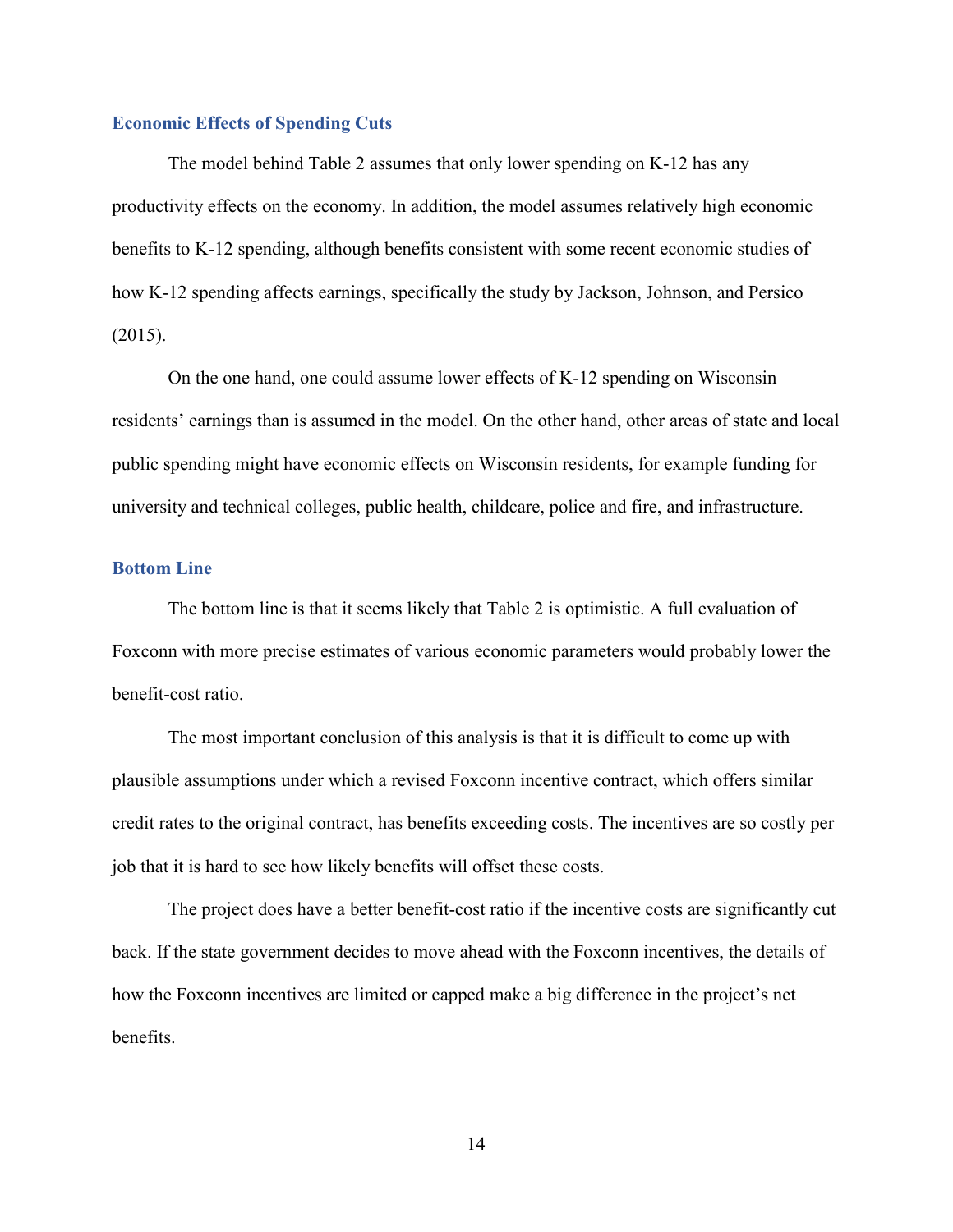#### **APPENDIX**

This appendix gives more detail on the incentive costs assumed to generate the different Foxconn and Amazon scenarios.

The original Foxconn plan incentive payments are directly taken from the November 2017 agreement between Wisconsin and Foxconn. As mentioned, although the incentives are technically paid as a 17 percent wage tax credit for 15 years, and a 15 percent investment tax credit, there are various limitations implied in the maximum incentive schedule. In particular, the wage payment maximums do not allow for full inflationary adjustment of the initial wages. Furthermore, the total investment tax credit is limited to \$1.35 billion, which is only 13.5 percent of the planned investment of \$10 billion. Furthermore, the investment tax credit is paid out over seven years.

In the reduced Foxconn scenarios, one possibility is that the wage credit will continue to be limited to not allowing for full inflation adjustments, and that the maximum investment tax credit will be limited to 13.5 percent of \$2 billion and allocated evenly across seven years. These are the scenarios described as new limits or ratcheted down limits.

A second possibility is that the reduced Foxconn scenarios will keep the old annual limits and lifetime caps of the original contract, but simply allow the reduced scale project to claim 17 percent wage credits for 15 years and a 15 percent capital investment tax credit. This scenario provides significantly higher incentives than the ratcheted down limits.

Table A1 reports all five scenarios from 2018 to 2034. The calculations assume that Foxconn's wages per employee increase with overall price inflation by 2 percent per year from 2017 until 2034.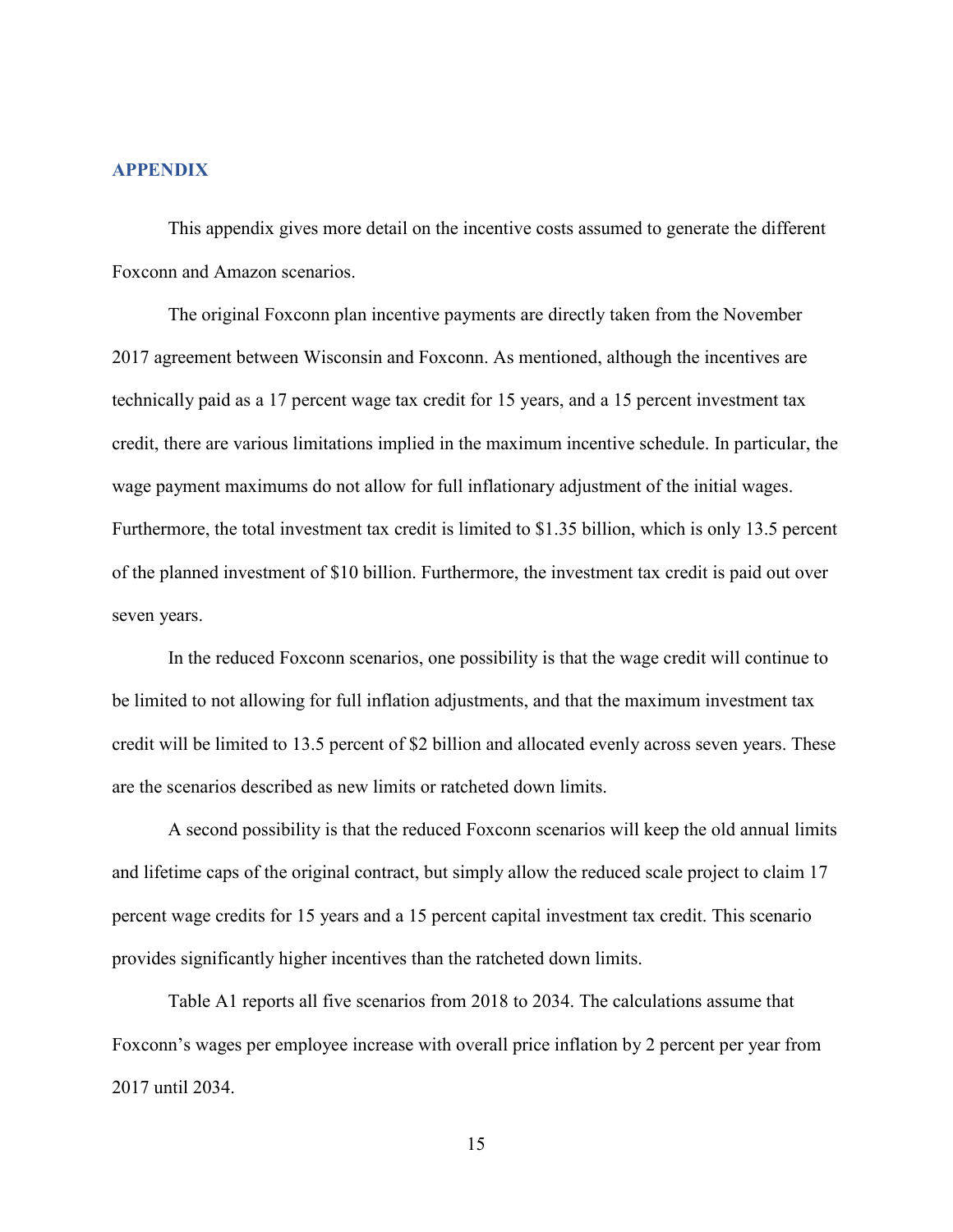|                 |        |               |                 |        | 1,800 jobs all years, 1,500 jobs all years, 1,800 jobs all years, 1,500 jobs all years, |        |            |        |            |        |            |
|-----------------|--------|---------------|-----------------|--------|-----------------------------------------------------------------------------------------|--------|------------|--------|------------|--------|------------|
|                 |        | Original Plan |                 |        | new limits                                                                              |        | new limits |        | old limits |        | old limits |
|                 |        |               | Jobs Investment | Jobs   | Investment                                                                              | Jobs   | Investment | Jobs   | Investment | Jobs   | Investment |
| Year            | Jobs   | credit        | credit          | credit | credit                                                                                  | credit | credit     | credit | credit     | credit | credit     |
| 2018            | 1,040  | 10            |                 |        |                                                                                         |        |            |        |            |        |            |
| 2019            | 2,080  | 19            | 193             |        |                                                                                         |        |            |        |            |        |            |
| 2020            | 5,200  | 48            | 193             | 14     |                                                                                         | 12     |            | 17     |            | 14     |            |
| 2021            | 9,100  | 84            | 193             | 14     | 39                                                                                      | 12     | 39         | 17     | 193        | 15     | 193        |
| 2022            | 13,000 | 120           | 193             | 14     | 39                                                                                      | 12     | 39         | 18     | 107        | 15     | 107        |
| 2023            | 13,000 | 121           | 193             | 14     | 39                                                                                      | 12     | 39         | 18     |            | 15     |            |
| 2024            | 13,000 | 121           | 193             | 14     | 39                                                                                      | 12     | 39         | 19     |            | 15     |            |
| 2025            | 13,000 | 121           | 193             | 14     | 39                                                                                      | 12     | 39         | 19     |            | 16     |            |
| 2026            | 13,000 | 122           |                 | 14     | 39                                                                                      | 12     | 39         | 19     |            | 16     |            |
| 2027            | 13,000 | 122           |                 | 14     | 39                                                                                      | 12     | 39         | 20     |            | 16     |            |
| 2028            | 13,000 | 122           |                 | 14     |                                                                                         | 12     |            | 20     |            | 17     |            |
| 2029            | 13,000 | 122           |                 | 14     |                                                                                         | 12     |            | 20     |            | 17     |            |
| 2030            | 13,000 | 123           |                 | 14     |                                                                                         | 12     |            | 21     |            | 17     |            |
| 2031            | 13,000 | 123           |                 | 14     |                                                                                         | 12     |            | 21     |            | 18     |            |
| 2032            | 13,000 | 124           |                 | 14     |                                                                                         | 12     |            | 22     |            | 18     |            |
| 2033            | 13,000 |               |                 | 14     |                                                                                         | 12     |            | 22     |            | 18     |            |
| 2034            | 13,000 |               |                 | 14     |                                                                                         | 12     |            | 23     |            | 19     |            |
| Sum<br>(nominal |        | 1,500         | 1,350           | 208    | 270                                                                                     | 173    | 270        | 297    | 300        | 247    | 300        |
| dollars)        |        |               |                 |        |                                                                                         |        |            |        |            |        |            |

|  |  | Table A1 Possible Payments in Millions of Nominal Dollars Under Various Foxconn Deals |  |  |  |  |  |  |  |
|--|--|---------------------------------------------------------------------------------------|--|--|--|--|--|--|--|
|--|--|---------------------------------------------------------------------------------------|--|--|--|--|--|--|--|

**Note:** All costs are rounded to millions of dollars. Job numbers are actual figures in contract plans.

The Amazon scenarios for New York and Virginia are taken directly from the agreements between the states and the company. These have different annual scenarios for jobs created and payments made. For both state projects, the contracts distinguish between a phase 1, which encompasses creating 25,000 jobs, and a phase 2, which goes up to 40,000 jobs (New York) or 37,850 jobs (Virginia). Table A2 shows New York, and Table A3 shows Virginia.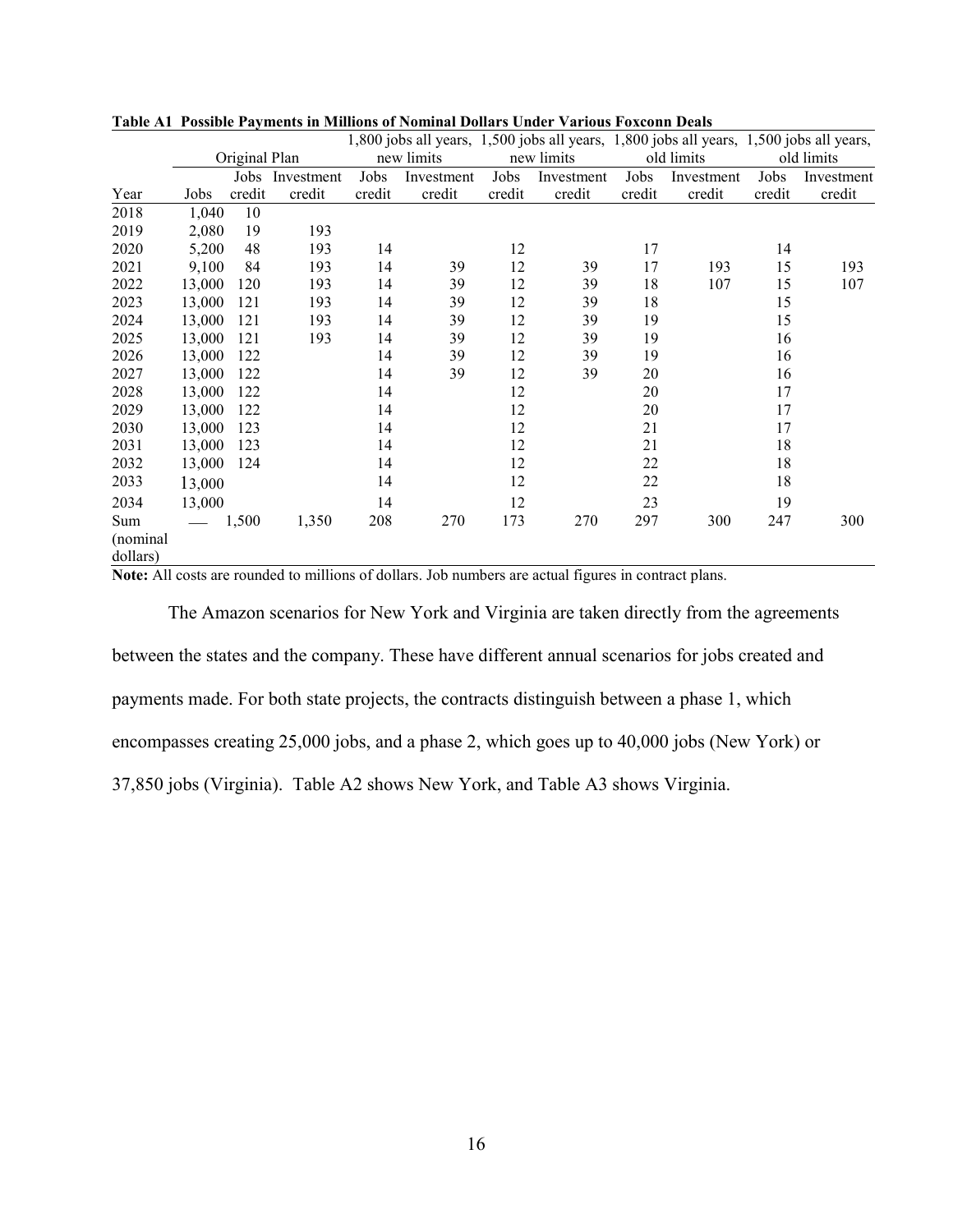|       | TADIE AZ AMAZON, INEW YOFK |              |                    |
|-------|----------------------------|--------------|--------------------|
| Year  | Jobs                       | Jobs credits | Investment credits |
| 2019  | 700                        | 6            | 35                 |
| 2020  | 2,900                      | 25           | 30                 |
| 2021  | 5,900                      | 52           | 42                 |
| 2022  | 7,900                      | 69           | 28                 |
| 2023  | 11,900                     | 104          | 55                 |
| 2024  | 15,900                     | 139          | 55                 |
| 2025  | 17,900                     | 156          | 28                 |
| 2026  | 20,789                     | 182          | 40                 |
| 2027  | 23,150                     | 202          | 33                 |
| 2028  | 25,000                     | 218          | 26                 |
| 2029  | 26,500                     |              | 18                 |
| 2030  | 27,750                     |              | 15                 |
| 2031  | 31,750                     |              | 48                 |
| 2032  | 35,000                     |              | 39                 |
| 2033  | 40,000                     |              | 60                 |
| Total |                            | 1,154        | 551                |

**Table A2 Amazon, New York**

NOTE: 2029 on is only if jobs created goes from 25K to 40K. Figures for credits are in millions of nominal dollars, unadjusted for inflation. Figures for jobs are actual jobs.

#### **Table A3 Amazon, VA**

| Year | Total jobs |       | New jobs, phase 1 New jobs phase 2 | Phase 1 credits | Phase 2 credits |
|------|------------|-------|------------------------------------|-----------------|-----------------|
| 2019 | 400        | 400   |                                    |                 |                 |
| 2020 | 1,580      | 1,180 |                                    |                 |                 |
| 2021 | 3,544      | 1,964 |                                    |                 |                 |
| 2022 | 4,983      | 1,439 |                                    |                 |                 |
| 2023 | 7,648      | 2,665 |                                    |                 |                 |
| 2024 | 10,000     | 2,352 |                                    | 9               |                 |
| 2025 | 11,643     | 1,643 |                                    | 26              |                 |
| 2026 | 13,850     | 2,207 |                                    | 43              |                 |
| 2027 | 16,850     | 3,000 |                                    | 32              |                 |
| 2028 | 19,850     | 3,000 |                                    | 59              |                 |
| 2029 | 22,155     | 2,305 |                                    | 52              |                 |
| 2030 | 25,750     | 2,845 | 750                                | 36              |                 |
| 2031 | 27,850     |       | 2,100                              | 49              |                 |
| 2032 | 31,750     |       | 3,900                              | 66              |                 |
| 2033 | 34,850     |       | 3,100                              | 66              |                 |
| 2034 | 37,850     |       | 3,000                              | 51              |                 |
| 2035 | 37,850     |       |                                    | 63              | 12              |
| 2036 | 37,850     |       |                                    |                 | 33              |
| 2037 | 37,850     |       |                                    |                 | 61              |
| 2038 | 37,850     |       |                                    |                 | 48              |
| 2039 | 37,850     |       |                                    |                 | 47              |
|      |            |       | Totals                             | 550             | 200             |

NOTE: Credits are in millions of nominal dollars. Jobs are actual jobs numbers. Phase 1 are new jobs up to 25,000.